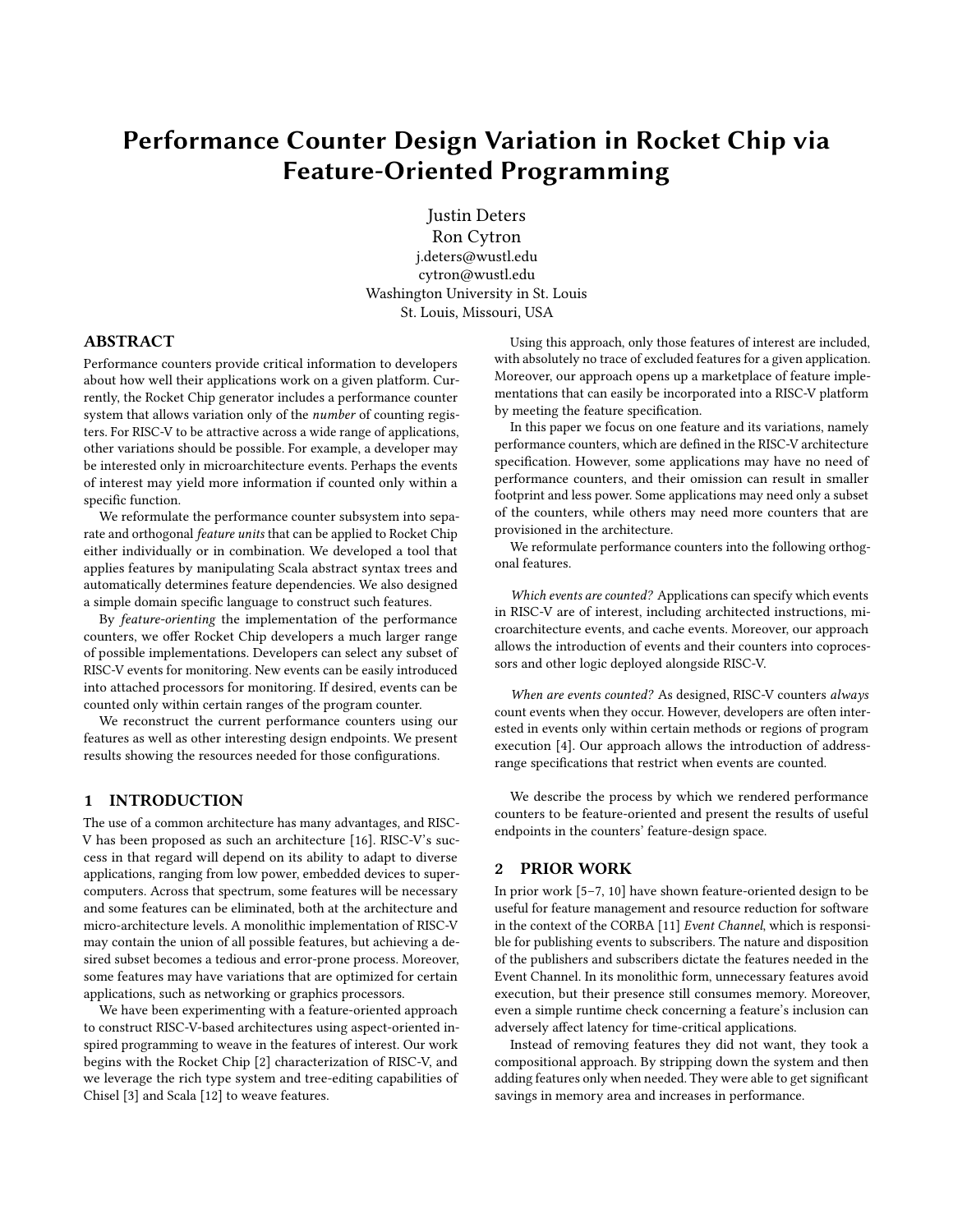A feature-specific Event Channel was evaluated and compared with a monolithic implementation in terms of its area and throughput [\[10\]](#page-4-7). For area, the feature-specific version was 1.4–3 times smaller than the monolithic version: an appreciable savings for an embedded systems application. The throughput for the featurespecific version was approximately 131,000 events per second as compared to approximately 1,600 events per second in the monolithic version, with unnecessary features present but disabled.

They accomplished this through aspect-oriented programming [\[9\]](#page-4-9). Aspect-oriented programming is useful when implementation concerns do not fit cleanly into a single module within a program. An aspect is a unit that contains advice about how implementation information should be applied to a codebase. A piece of advice is applied to a pointcut which is a set of join points which are individual points in the codebase. Typically, the act of applying the implementation information is called "weaving" as the aspect applies across the different modules. In the event channel, they use aspects to capture features and then conditionally apply them to produce different feature sets.

Chisel Aspects. Chisel does contain an aspect library [\[8\]](#page-4-10). However, in our preliminary work, we found this library to be too restrictive to accomplish the types of transformations we wished. As such, we have built our own tool discussed in Section [4.](#page-1-0)

#### 3 CURRENT MONOLITHIC DESIGN

The current performance counter system design follows the structure encouraged by traditional hardware definition languages rather than the modularity of an object oriented language like Chisel. Regardless of whether the user actually requires performance counters, the entire infrastructure for creating the system remains in the generator. This includes all the routing infrastructure needed to get the signals to the counters themselves. In total there are 9 separate classes where the performance counter system is implemented, with 3 of those just routing signals. Furthermore, most of the infrastructure is hard coded into the constructors of the classes, obscuring where the performance counter implementation actually is.

A monolithic approach like this not only makes it harder to understand and customize the performance counter system, but also the whole Rocket Chip system itself. Hard coding and entangling features unintentionally complicates the maintenance and extension of existing features. These unintended side effects are exemplified in the performance counter system $^1.$  $^1.$  $^1.$ 

Both removing functionality and extending functionality of the performance counters completely changes the configuration values for the resulting system. This is true for both individual events and event sets provided. The bitmask value that configures a counter to capture an event is determined by the order in which it appears in the generator. Thus, adding or subtracting events changes the bit patterns for all the other events that follow it in the code. This can become very complicated if users only want a subset of the provided events with the bit patterns changing in unexpected ways.

# <span id="page-1-0"></span>4 FEATURE APPLICATION USING SCALA TREES

Instead of monolithically including all possible hardware features in a generator, our approach is to separate out the generation infrastructure into feature units (i.e. aspects) which then can be applied into the generator code base.

In order to automate the process of applying features, we have created a tool in Scala called Faust (feature application using Scala trees)<sup>[2](#page-1-2)</sup>. Faust is still in the early phases of development, but already provides functionality for capturing features in a custom DSL and automatic collection of feature dependencies.

# 4.1 Scala Trees

Faust uses Scalameta [\[14\]](#page-4-11) to apply features by manipulating Scala abstract syntax trees (ASTs). A feature unit may crosscut many different parts of the code base with implementation information that changes many different code modules. For example, a feature that implements a event to be monitored may add IO and connections to many different modules when routing the signal.

To apply features, Faust takes in a directory of Scala code, the feature units themselves, and dependency information. Each file is parsed into its corresponding AST. The AST is then traversed to find a point where feature implementation information needs to be applied and then the tree is transformed producing a modified AST. This process is repeated until all implementation information is existed. Finally, a copy of the original file is saved and a new one with the resulting AST is produced.

Opposed to the aspect library in Chisel [\[8\]](#page-4-10) which operates upon the produced FIRRTL, we are directly manipulating the Scala tree giving us the ability to influence  $any$  part of the generator along with retaining the full Chisel build system.

# 4.2 Feature DSL

In order to ease the creation of features, we provide a small DSL embedded in Scala. Although Faust is not a proper aspect-oriented compiler [\[9\]](#page-4-9) we do borrow the general syntax found in aspectoriented programming languages such as AspectJ [\[15\]](#page-4-12). Listing [1](#page-2-0) shows a feature and its syntax.

Keywords. before (join point) and after (join point) indicate where the advice information will transform the AST. Currently that is either directly before or directly after the join point. extend (class) allows a class to be extended with new type information. insert (code) tells Faust what new implementation information needs to be inserted into the AST. Sometimes a user might wish to refine the join point by using a specific type context in (context) provides this functionality. Finally register adds the advice to the system.

To add a new feature to the system, users need only to extend the Feature class and fill the body with implementation advice. In order to make sure that all features can be properly implemented, users must also provide dependency information for new features.

<span id="page-1-1"></span><sup>1</sup>Referenced code can be found at github.com/chipsalliance/rocketchip/blob/master/src/main/scala/rocket/RocketCore.scala

<span id="page-1-2"></span><sup>2</sup>Code at github.com/jdeters/faust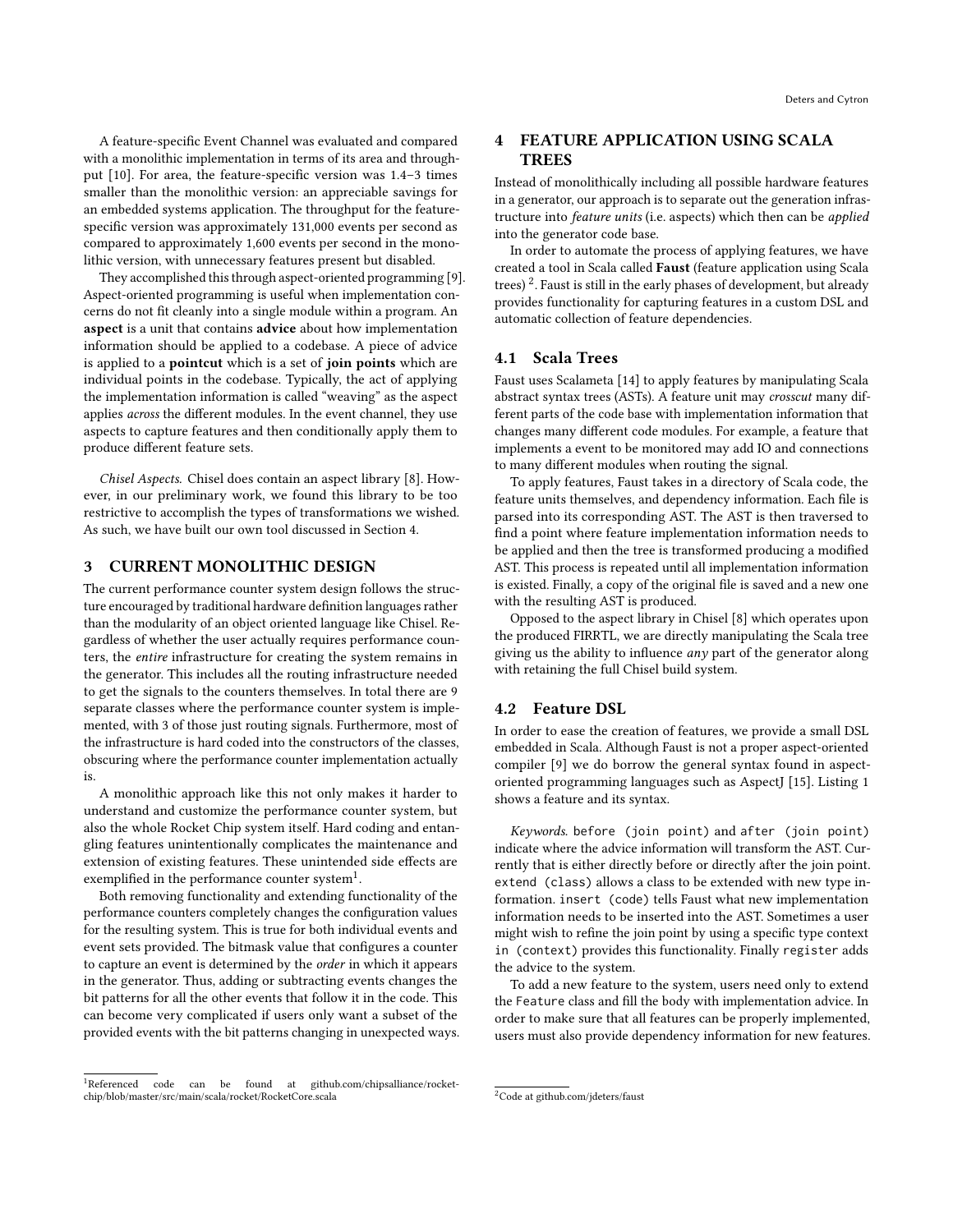Performance Counter Design Variation in Rocket Chip via Feature-Oriented Programming

```
1 class CounterSystemFeature () extends Feature {
    val numPerfCounters = 4
 3
     4 // modifying Rocket Core
    val RocketCoreContext = q" class RocketImpl"
    after (q" hookUpCore ()") insert (q" csr. io. counters
        foreach { c => c . inc := RegNext ( perfEvents . evaluate (
c . eventSel ) ) } " ) in RocketCoreContext register
 7
     8 // modifying CSR
9 val CSRContext = q" class CSRFile "
10
11 val stat = q''${mod" override" } val counters = Vec (${
       numPerfCounters }, new PerfCounterIO)"
12 extend (init"CSRFileIO") insert (q"{ $stat }") in
       CSRContext register
13
14 before (q"buildMappings()") insert (q"val
        numRealCounters = ${numPerfCounters}") in CSRContext
         register
15
16 after (q" build Mappings ()") insert q" performance Counters.
        buildMappings () " in CSRContext register
17
18 before (q"buildDecode()") insert (q"performanceCounters
        .buildDecode()") in CSRContext register
19 }
```
Figure 1: A feature unit for implementing the base of the counter system.

#### 4.3 Dependency Management

Faust automatically determines and applies the parent features that any child feature depends upon. A JSON file contains a graph of all the features and their dependency relations. In a separate JSON file, the end user lists out the features they would like Faust to apply to the code base.

For each feature in the requested features file, Faust determines what other features need to be implemented doing a depth first traversal of the feature graph. Features are added until either the root node has been reached or a feature where all the parents have already been explored. Thus, we also avoid having to re-traverse portions of the graph already included by other features.

#### 4.4 Current Limitations

Due to the prototype nature of Faust, it currently has a few limitations. First, all of the join points, implementation code, and contexts must be captured as quasiquotes. These are strings that represent ASTs, making implementation of Faust easier. Second, new features must be manually added to Faust's management system. In the future, we would like to have this be an automatic process. Finally, Faust can only recognize pure dependencies. More advanced types of dependencies, discussed in Section [5,](#page-2-1) must be manually handled by the user.

#### 4.5 Modifications to Rocket Chip

Faust can hook onto individual statements, thus could apply features inside of unmodified Rocket Chip. However, this approach is very fragile as any change to a statement would break the feature application. In order to facilitate robust feature application, we have made several changes to Rocket Chip that make the generator designs more modular.

```
1 trait CSRHardware {
2 def buildDecode (): Unit
    def buildMappings (): Unit
  4 }
 5
6 class CSRFile ( perfEventSets : EventSets = new EventSets () ,
    customCSRs: Seq[CustomCSR] = Nil) with CSRHardware {
 8
    buildMappings()
10
11 buildDecode ()
12
13 def buildMappings () = {
14 // mapping code
15 }
16
17 def buildDecode() = {
18 // decode code
19 }
20 }
21
22 abstract class PerformanceCounters ( perfEventSets :
       EventSets = new EventSets () ,
23 csrFile: CSRFile, nPerfCounters: Int) extends
       CSRHardware {
24
25 def buildMappings() = {<br>26 //mapping code
      //mapping code
27 }
28
29 def buildDecode() = {
30 // decode code
31 }
32 }
```
#### Figure 2: A more modular CSR structure.

The current design of Rocket Chip treats Module classes as direct analogs for Verilog modules. Instead, we propose thinking of classes as hardware types that perform various generation tasks. A class that implements a hardware type should only extend the Module class when appropriate. Listing [2](#page-2-2) shows this technique in the context of the CSR structure and how we have utilized it in the implementation of our Performance Counter system<sup>[3](#page-2-3)</sup>.

As of writing, the CSRFile class in Rocket Chip contains 907 lines of code. By introducing this structure, generator users do not need to sift through all the code to find exactly where new features can be inserted giving us a robust set of join points in which to easily integrate features into the system.

## <span id="page-2-1"></span>5 FEATURE-ORIENTED DESIGN

Using Faust, we have completely refactored the Rocket Chip performance counter system to be feature-oriented. In addition, we have also enhanced the functionality of the current system and provided features that extend or modify the system that chip designers might use.

Our Base System is the modified version of Rocket Chip discussed in Section [4.](#page-1-0) The base system does not contain any generation infrastructure for the performance counters.

#### 5.1 Feature Decomposition

We are careful to manage the dependencies between the features in our system. Other than the Base System itself, none of the other features can produce a functional system on their own. Figure [3](#page-3-0) maps

<span id="page-2-3"></span> ${}^{3}\mathrm{We}$  have also completed similar refactoring on several other classes, but we will not cover them here.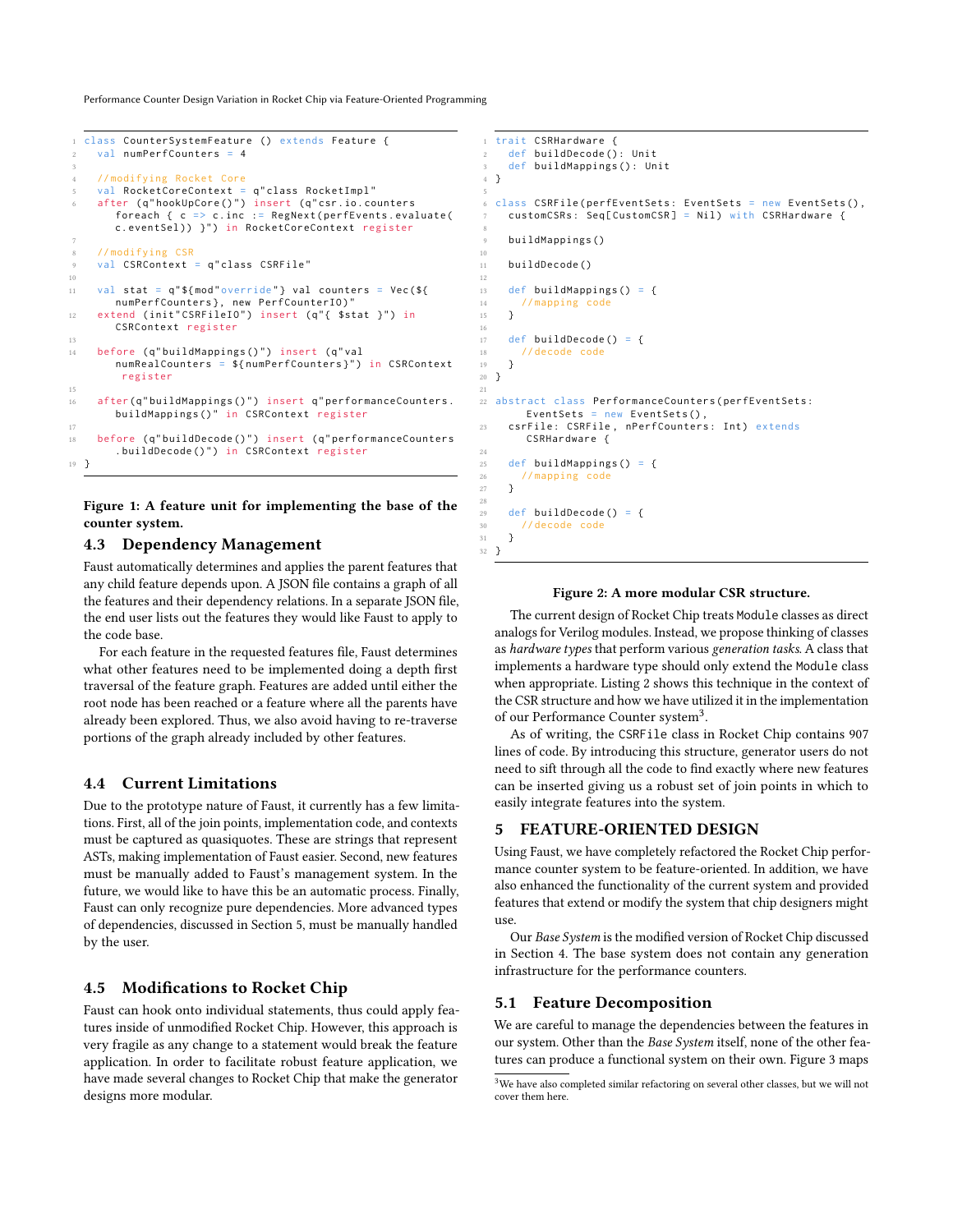<span id="page-3-0"></span>

Figure 3: The dependency relationships between the features.

out all the current features in our system and their dependencies. The majority of the current dependencies are pure dependencies. However, two of our features are mutually exclusive and cannot exist in the system at the same time. Right now, mutually exclusive features must be handled manually, but we plan to make this automatic in the future.

We borrow our feature schema from prior work on featureoriented design by Hunleth and Cytron [\[7\]](#page-4-6). Following their schema, we have two types of features in our system. Abstract Features are features that provide infrastructure, but do not complete primary functionality on their own. Abstract Features must always be augmented by a Concrete Feature. A Concrete Feature provides primary functionality given that its dependencies are satisfied.

Counter System. The Counter System feature is the only abstract feature that exists in the system. This provides the necessary infrastructure into Rocket Chip to realize the performance counter system, but leaves out creation of the performance counter registers.

Direct Counters. The Direct Counters build out the standard performance counters that are found in Rocket Chip. End users can still choose how many performance counters they wish to include in the system.

Address Restricted Counters. Instead of collecting event information over the whole address range, the Address Restricted Counters produce counters that are inhibited unless the program counter is within a certain address range. This feature allows users to customize the address range. Furthermore, this is managed completely outside of the architecture. The architected interface does not change.

Instruction, Microarchitectural, & Cache Events. These three features reimplement the standard event sets from Rocket Chip. However, unlike the original events and event sets, the order in which they appear in the code does not change the bit values to configure the events. Now, each event and event must be configured with a bit value to distinguish itself. The advantage here is that the events and

event sets can be applied to the codebase in any order and events can be added or subtracted without affecting any other events. In fact, the way in which we have split the events into these sets is completely arbitrary and could be atomized even further.

In order to ensure that correct interfaces have been created, we provide correctness checking at generation time. If one or more events share the same bit mask, then the generator will throw an exception telling the end user they have created an invalid configuration.

Accumulator Event. We recognize that this feature is very limited, but we include it to demonstrate extra functionality that can quickly be included via our feature-oriented approach. The Accumulator Event feature routes a signal out of an RoCC [\[13\]](#page-4-13) accumulator accelerator (included in Rocket Chip) and into the core for performance counting. This feature provides a template for others to include performance counter information from their accelerators as well.

# 6 RESULTS

Here we characterize the behavior of design endpoints in terms of area utilization. Our simulation and testing was completed using Chipyard [\[1\]](#page-4-14) and our system is realized within a design based on the TinyRocketChip provided by Chipyard. We targeted the XC7A35T-1CPG236C FPGA which is in the Atrix-7 family of FPGAs from Xilinx. All implementation was done using Vivado 2019.2.

# <span id="page-3-1"></span>6.1 Rocket Chip vs. Our System

|               | Rocket Chip   Our System |                      |
|---------------|--------------------------|----------------------|
| Zero Counters | 24056 (1.00)             | $\vert$ 24025 (1.00) |
| All Counters  | 26542 (1.10)             | $\vert$ 26467 (1.10) |

Figure 4: A comparison of Rocket Chip and our system in area. The parenthesis show the normalized results in relation to the bold result.

In Figure [4](#page-3-1) we compare the zero counter configuration of Rocket Chip to our system (in bold) as well as the recreation of the full counter system in Rocket Chip to our system. We also show all results normalized to our base system in parenthesis. The resulting zero counters systems are within 0.1% of each other in LUT usage. Furthermore, when recreating the full performance counter system from Rocket Chip we find similar results. These two systems are within 0.3% of the same area usage. Thus, we find that featureorienting the performance counter system does not add any space penalty. While the feature set we are examining here is small, we are still effecting a large portion of the design with our features. This result demonstrates efficacy for further applications of featureoriented design for hardware.

# 6.2 Design Endpoint Variations

Although our system can produce numerous design endpoints, in Figure [5](#page-4-15) we show the interaction of features through four different design endpoints. In all of these endpoints, we have the system create 29 performance counters, limiting the variation to just the features listed. All numbers in parenthesis are the results normalized to our base system which is bold in Figure [4.](#page-3-1)